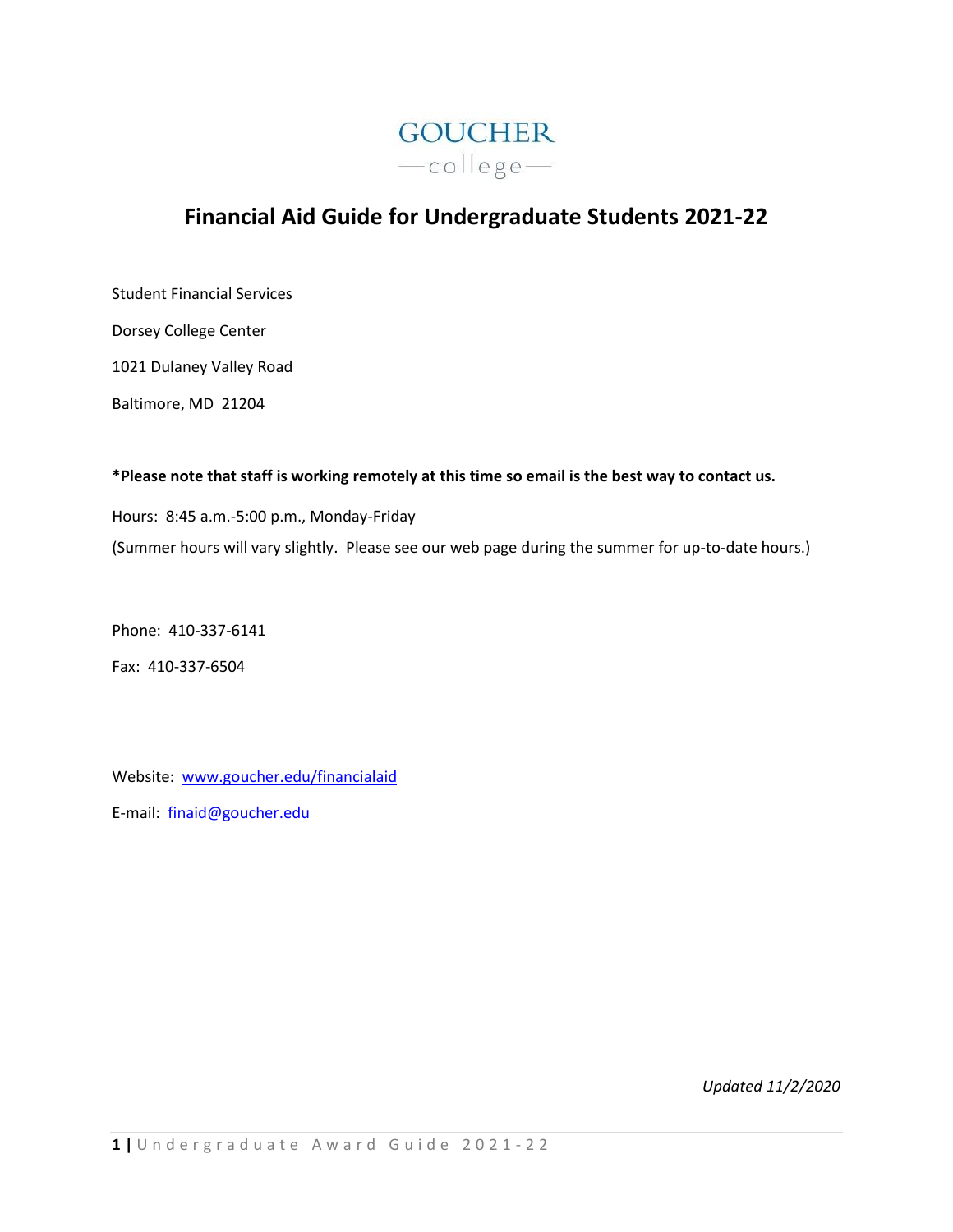## **FINANCIAL AID GUIDE**

Goucher College recognizes the importance of offering financial aid to students who demonstrate financial need. To that end, we offer various types of financial support to assist families with tuition, fees, and living expenses. Financial Aid seeks to bridge the gap between the cost of attending Goucher College and the family's resources.

This guide contains information regarding the financial aid process and programs, including eligibility requirements, a description of the various aid programs, information on financial aid adjustments and the disbursement process, as well as alternative financing options. This guide does not represent all policies regarding financial aid at Goucher College. For additional information, visit Goucher's financial aid website at [www.goucher.edu/financialaid.](http://www.goucher.edu/financialaid) Contact the Student Financial Services if further assistance is needed. The financial aid staff is available to assist students on an individual basis. No appointment is necessary. However, to ensure staff availability, we recommend that you e-mail [finaid@goucher.edu](mailto:finaid@goucher.edu) prior to your planned arrival to ensure staff availability.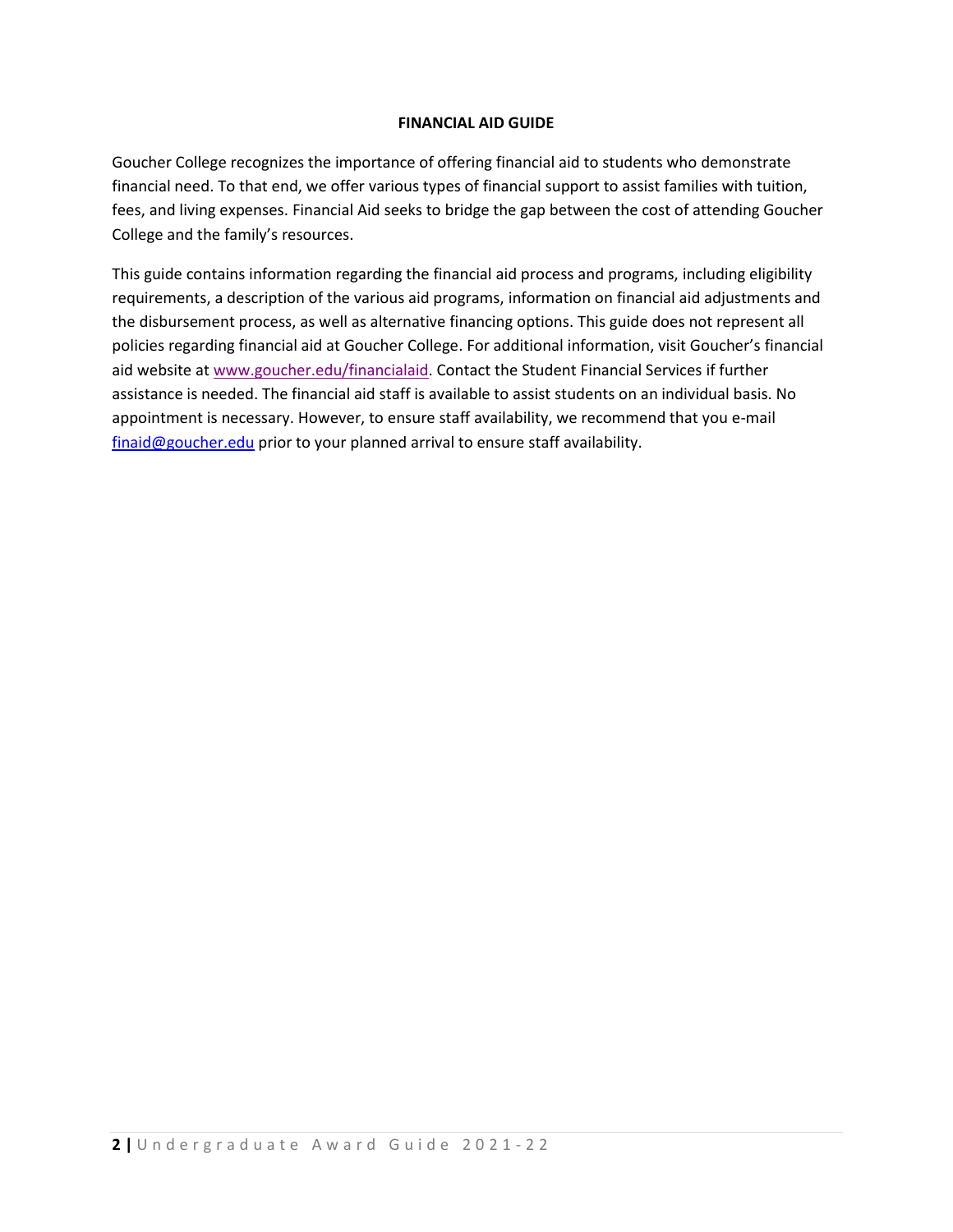## **DETERMINING ELIGIBILITY FOR AID**

## COST OF ATTENDANCE

The cost of attendance (COA) is an estimate of the expenses incurred by students during the nine-month academic year (fall and spring). The cost of attendance includes direct institutional charges (tuition, fees, and on campus room and board) and estimates of *indirect* expenses (transportation, books, supplies, miscellaneous living expenses, off campus room and board, and loan fees). The cost of attendance is a tool used to help determine an applicant's eligibility for need-based aid.

## EXPECTED FAMILY CONTRIBUTION (EFC)

The data provided on the Free Application for Federal Student Aid (FAFSA) is analyzed according to federal formulas to determine the expected family contribution (EFC). The EFC is most often comprised of a student and parent contribution. The EFC is a measure of the financial strength of a family. It provides an estimate of the amount your family is expected to contribute toward educational expenses for the academic year.

On occasion, families experience circumstances that warrant basing their financial aid eligibility on their projected income information rather than the federally required 2019 income information. This is usually due to the loss of a job, untaxed income benefits, death or other unusual expenses. If you feel that you have extenuating circumstances not addressed on your 2021-22 FAFSA, you may complete a Professional Judgment Request (found on [our website under Financial Aid Forms\)](http://www.goucher.edu/financial-aid/forms-and-resources/forms) and submit the required documentation to request a reevaluation of your financial aid eligibility.

## FINANCIAL NEED

Financial need is the difference between the cost of attendance (COA) and the expected family contribution (EFC).

Goucher offers need-based aid to students with demonstrated financial need. According to federal guidelines, your total financial assistance (including outside resources) cannot exceed the COA. Needbased aid may include Federal Work-Study, Federal Direct student loans (subsidized or unsubsidized), and need-based grants or scholarships (from federal/state government or institutional sources). Outside financial resources may include tuition remission, employer tuition benefits, private outside scholarships, veterans educational benefits, or other kinds of private/federal/state sources.

Goucher is not always able provide enough financial assistance to meet every student's full financial need. All students who complete the FAFSA and meet eligibility requirements are able to borrow an Unsubsidized Federal Direct Student loan (not need-based). In addition, students may consider other financing options such as a Private Educational loan or payment plan to assist with the cost of a Goucher education. For information on the payment plan option, please visit the web page for our Billing Office at [http://www.goucher.edu/billing.](http://www.goucher.edu/billing)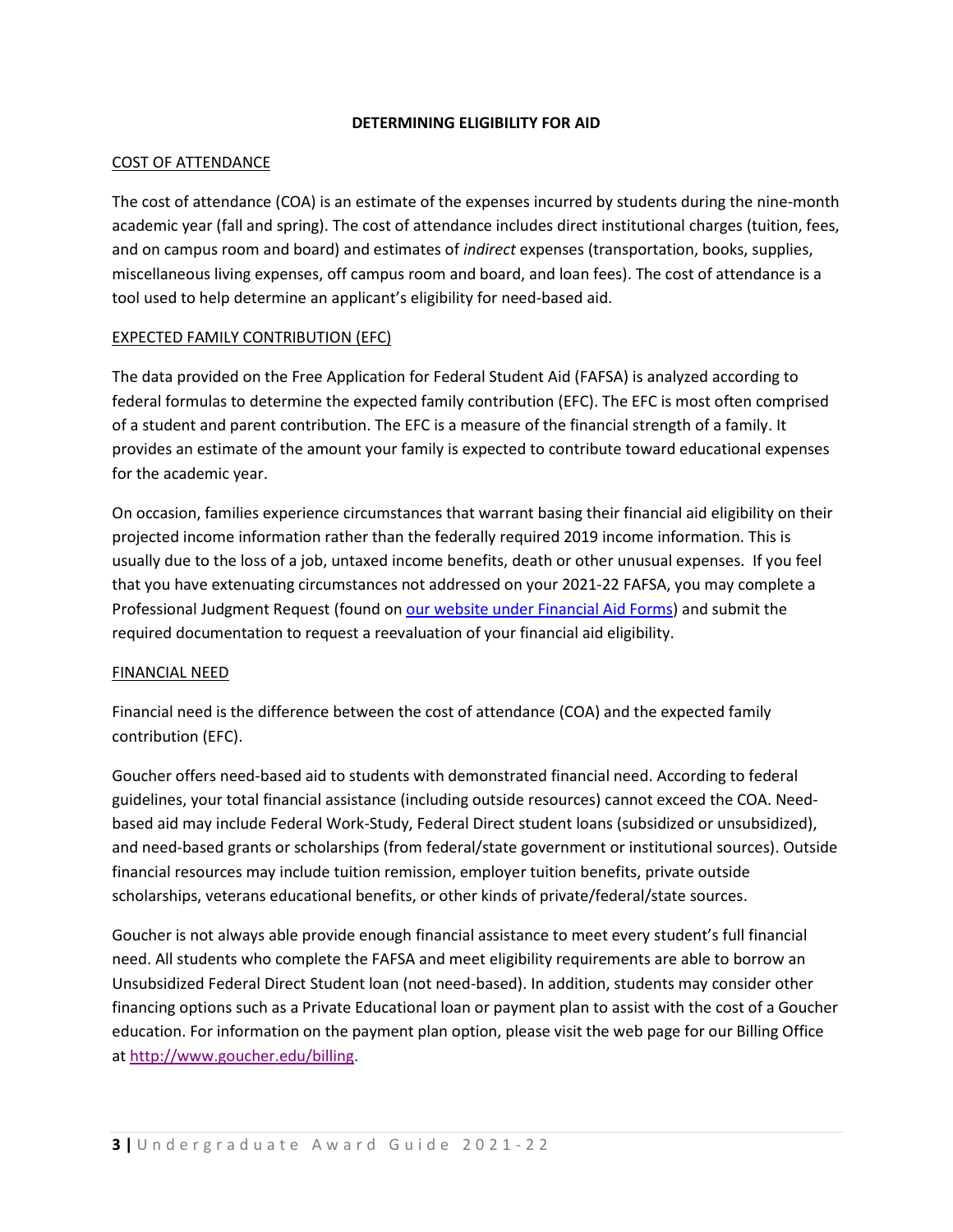## UNDERGRADUATE ENROLLMENT STATUS

| <b>Number of Credits</b> | <b>Enrollment Status</b> |
|--------------------------|--------------------------|
| $1 - 5$                  | Less Than Half Time      |
| $6 - 8$                  | Half Time                |
| $9 - 11$                 | Three-Quarter Time       |
| 12 or more               | <b>Full Time</b>         |

## **THE APPLICATION PROCESS**

Goucher recommends that all students who wish to be considered for financial assistance to complete the Free Application for Federal Student Aid (FAFSA) by the priority filing deadline (see chart below). Please note that if a student only wishes to accept their merit aid, then we can waive the FAFSA. Please e-mail our office if this applies to you. [\(finaid@goucher.edu\)](mailto:finaid@goucher.edu)

File the FAFSA online a[t https://studentaid.gov/h/apply-for-aid/fafsa.](https://studentaid.gov/h/apply-for-aid/fafsa) Goucher's Federal code is 002073. The FAFSA is for federal, state, and institutional aid consideration. **Maryland applicants must submit the FAFSA by March 1st** *every year***. If you are meeting Goucher's deadlines, then you are also meeting the Maryland deadline.**

Some students may be required to submit additional documents such as an IRS Tax Transcript, citizenship documents, etc. Prospective students who have not yet deposited can review financial aid needs in the Admissions and Financial Aid Status Portal: [https://apply.goucher.edu/account.](https://apply.goucher.edu/account) Returning and expected students can track the status of required documents in Goucher's financial aid system (called Net Partner) a[t www.goucher.edu/net-partner/.](http://www.goucher.edu/net-partner/)

| <b>Entrance Plan</b>                                           | <b>Financial Aid Application Due</b> | Award<br><b>Notification Date</b> | <b>Deposit Due</b> |
|----------------------------------------------------------------|--------------------------------------|-----------------------------------|--------------------|
| Early Action or<br>Goucher Video App<br>[GVA]<br>(Non-Binding) | December 1                           | <b>Starting Early</b><br>November | May 1              |
| <b>Regular Decision</b><br>(Non-Binding)                       | January 15                           | <b>Starting Early</b><br>January  | May 1              |
| <b>Fall Transfer</b>                                           | May 1                                | Rolling                           | Rolling            |
| Returning                                                      | March 1                              | Late June                         | Apr. 1             |

## **Undergraduate Students Priority Filing Deadline Chart**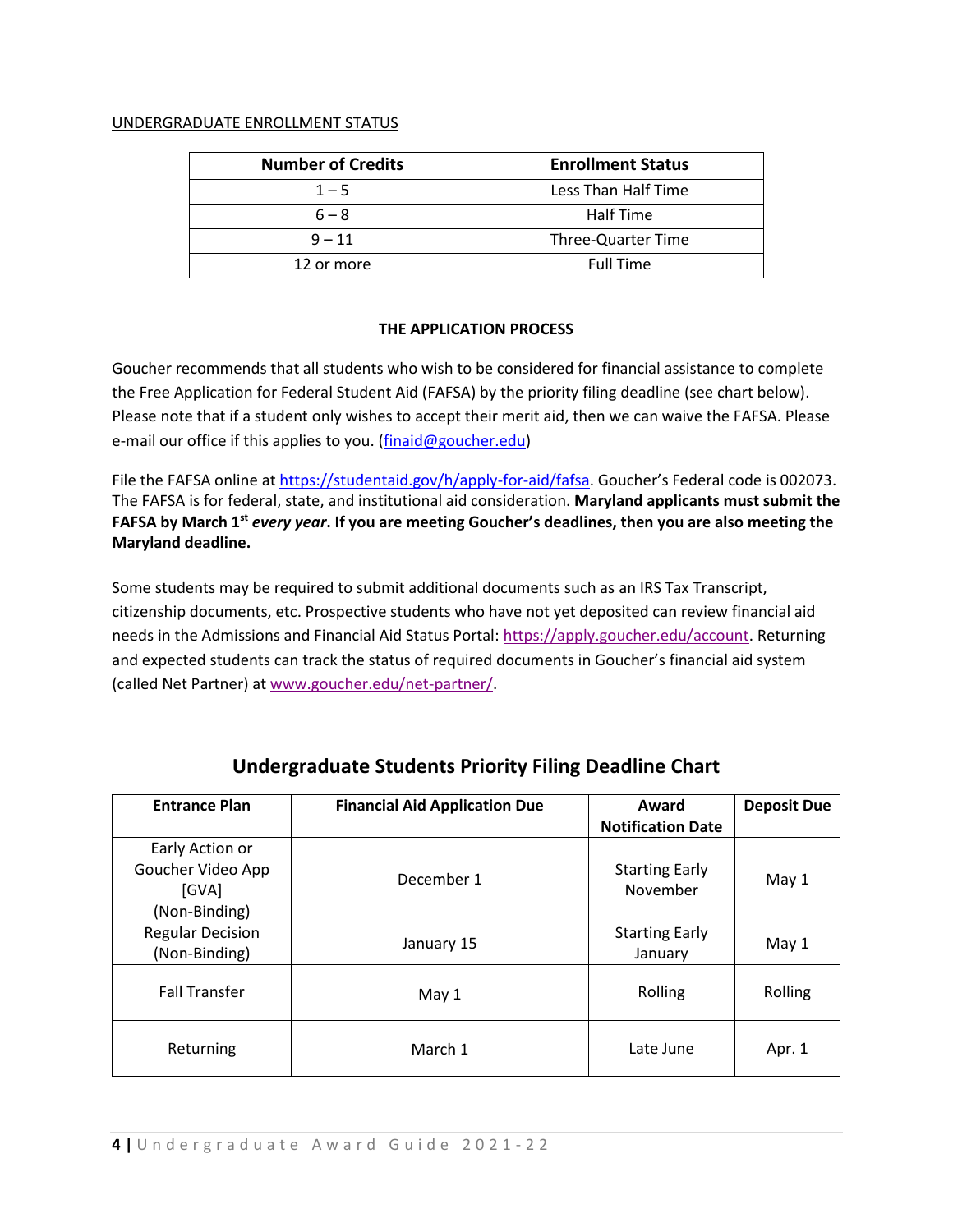## **Note on the Timing of Notifications for New/Prospective Students**

Depending on the specific timing of your Admissions application and completion of your FAFSA, you may receive your Admissions notification letter first, and then receive your full financial aid package from our office approximately 2 weeks after.

## **FINANCIAL AID PROGRAMS**

#### **NEED-BASED GRANTS AND SCHOLARSHIPS**

## **Please note that the availability of federal funds is based on appropriations from Congress and is subject to change.**

Grants and scholarships are available through federal, state, institutional, and private programs. Grants and scholarships typically do not have to be repaid.

#### FEDERAL PELL GRANT

The Federal Pell Grant is a need-based grant available from the federal government to undergraduate students with exceptional need. Students may be enrolled full or part-time. Eligibility for the Federal Pell Grant is determined by a strict federal formula and is awarded to students with lowest EFC. The maximum amount for the Federal Pell Grant for 2020-21 is \$6,3455 (2021-22 amount to be set by Congress shortly). The amount of Federal Pell Grant funds you may receive over your lifetime is limited to be the equivalent of six years of Federal Pell Grant funding.

## FEDERAL SUPPLEMENTAL EDUCATIONAL OPPORTUNITY GRANT (FSEOG)

The FSEOG is awarded to undergraduate students with exceptional financial need. Priority is given to Federal Pell Grant recipients who have met the priority filing deadline and have the lowest EFC. FSEOG is awarded up to \$1000 depending on campus-based fund availability and financial need.

## FEDERAL TEACH GRANT PROGRAM

Current students, former teachers, or retirees enrolled in a Federal TEACH Grant eligible program may be eligible to receive the Federal TEACH Grant. Post-baccalaureate teacher credential programs are also eligible. Students must be completing, or intend to complete coursework necessary to begin a career in teaching. All applicants must complete initial counseling and sign an "Agreement to Serve," which specifies that you must teach in a high-need field within a low-income location for at least four within the first eight years after graduating. Failure to fulfill the "Agreement to Serve" will result in Federal TEACH Grant funds being converted to Unsubsidized Federal Direct loans. A grade point average of 3.25 or qualifying scores on a national standardized admissions test is required to receive the Federal TEACH Grant. The TEACH Grant is prorated for part-time enrollment.

## GOUCHER GRANT

The Goucher Grant is a need-based grant awarded to undergraduate students with demonstrated financial need. Full-time enrollment is required to receive a Goucher Grant. The grant is limited to eight semesters.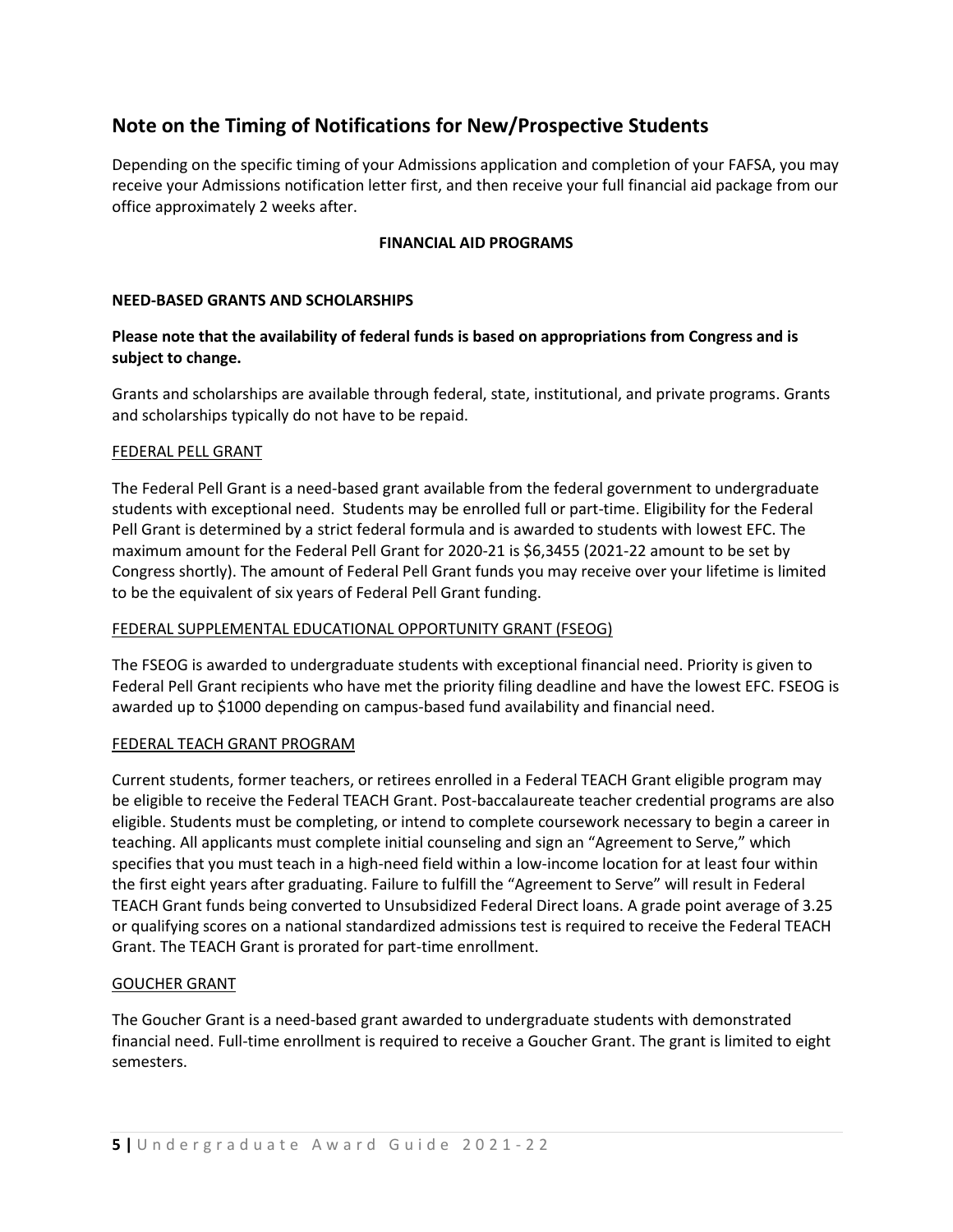## MARYLAND STATE SCHOLARSHIPS AND GRANTS

The Maryland Higher Education Commission (MHEC) offers and administers a variety of state scholarships and grants. To be considered for need-based Maryland aid, students must be Maryland residents and must submit the FAFSA by March 1. MHEC also awards merit-based scholarships. For more information, visit [www.mhec.state.md.us.](http://www.mhec.state.md.us/)

## OTHER STATE SCHOLARSHIPS AND GRANTS

Some states provide state funding for residents who attend an out of state school. Students who are not Maryland residents should check with the higher education agency for their state of residence for eligibility requirements.

## **GOUCHER COLLEGE MERIT-BASED SCHOLARSHIPS**

All students admitted to Goucher, who submitted a high school transcript, are automatically considered for a merit scholarship. The selection process for these scholarships is competitive and is based on academic performance, with awards going to high-achieving students. Goucher students must maintain good academic standing as defined in the online academic catalog and the GPA mentioned in their admissions acceptance letter (if admitted prior to Fall 2018) to maintain a scholarship; scholarships are renewable and awarded for up to eight semesters.

Financial need is not a factor in determining eligibility for merit-based awards. However, merit-based awards are counted as a resource when need-based aid (including institutional grant) eligibility is determined. Students who *only* wish to be considered for merit-based scholarships do not need to complete the FAFSA. More information about Goucher College merit-based scholarships can be found on the web a[t www.goucher.edu/admissions.](http://www.goucher.edu/admissions)

## **STUDENT LOAN PROGRAMS**

Loans are available to students and parents. Loans must be repaid.

## FEDERAL DIRECT LOAN PROGRAMS

Federal Direct Loans are made available to students through Goucher College regardless of financial need. Students must file the FAFSA and enroll as degree-seeking students with at least six credits per semester. Students who demonstrate financial need are eligible for a Subsidized Federal Direct Loan. Students who do not demonstrate need are eligible for an Unsubsidized Federal Direct Loan. First time borrowers are required to complete Entrance Loan Counseling and a Master Promissory Note. Both must be completed online at studentloans.gov. A loan fee (subject to change by Congress) is deducted from the loan prior to disbursement. Current information on loan fees may be found at [https://studentaid.ed.gov/sa/types/loans/interest-rates.](https://studentaid.ed.gov/sa/types/loans/interest-rates)

## SUBSIDIZED FEDERAL DIRECT LOAN

Interest is paid by the federal government while the student is enrolled on at least a half-time basis and during deferment. Repayment begins six months after the student graduates, leaves school, or falls below half-time status (6 credits). The standard repayment period is 10 years. Visit <https://studentaid.ed.gov/sa/types/loans/interest-rates> for the current interest rates.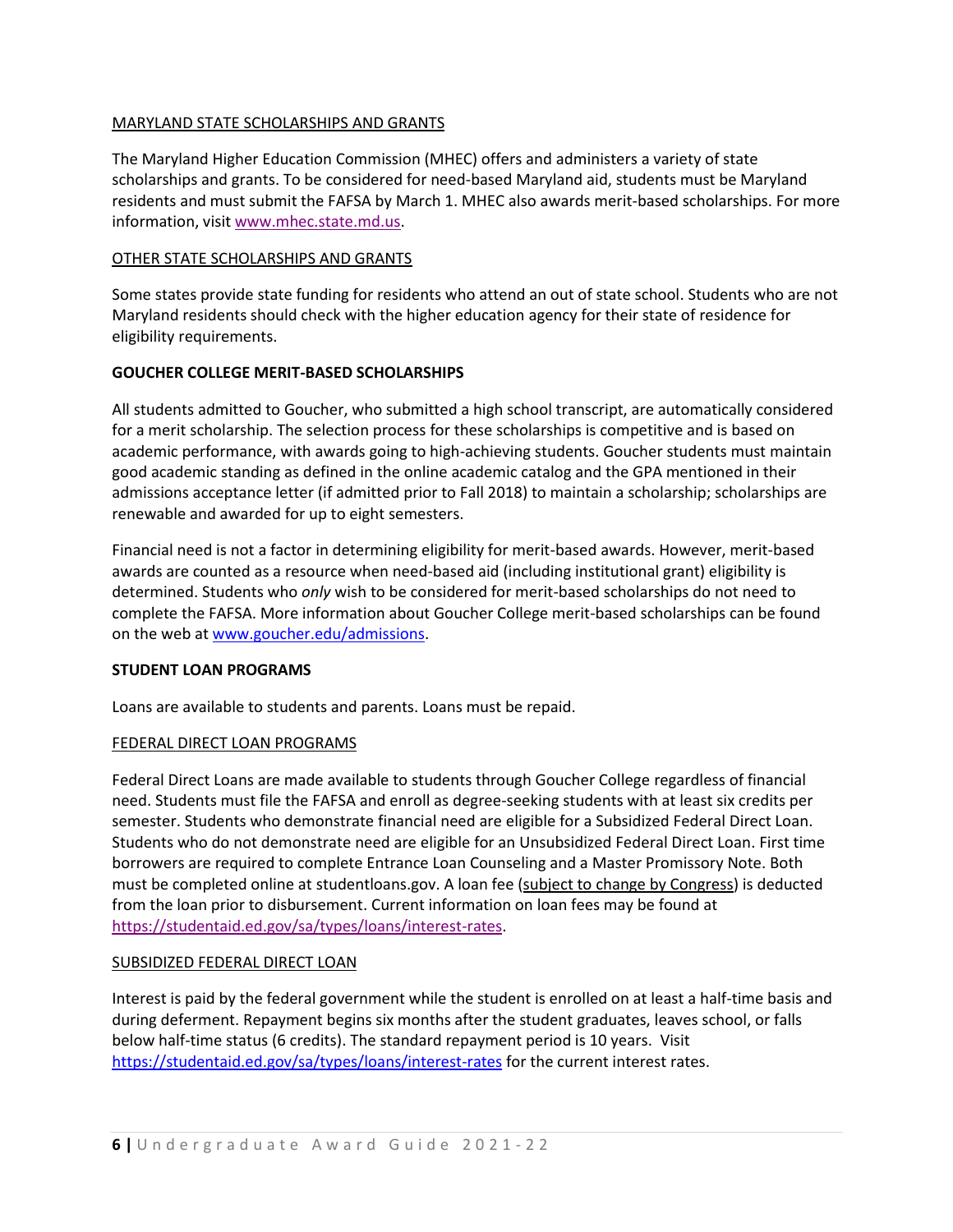Beginning with new Direct Loan borrowers on or after July 1, 2013, a student may only receive a subsidized loan for 150% of the published length of the academic program enrolled.

#### UNSUBSIDIZED FEDERAL DIRECT LOAN

The student is responsible for the interest from the date of disbursement. The interest payments can be deferred while the student is in school. Repayment begins 6 months after the student graduates, leaves school or falls below half-time status (6 credits). The standard repayment period is 10 years. Visit <https://studentaid.ed.gov/sa/types/loans/interest-rates> for the current interest rates.

#### ANNUAL BORROWING LIMITS FOR DEPENDENT STUDENTS

|                             | Subsidized and Unsubsidized |  |
|-----------------------------|-----------------------------|--|
|                             | Grade Level Maximum         |  |
| Freshman (0-26 credits)     | \$5,500                     |  |
| Sophomore (27-56 credits)   | \$6,500                     |  |
| Junior/Senior (57+ credits) | \$7,500                     |  |

An additional Unsubsidized Federal Direct loan is available to dependent students whose parent applies for a Federal Direct PLUS and is denied. For freshmen and sophomores the additional amount is \$4,000 per year; \$5,000 per year for juniors and seniors.

## ANNUAL BORROWING LIMITS FOR INDEPENDENT STUDENTS

| Grade Level   | Subsidized<br>Maximum | Subsidized and Unsubsidized<br><b>Combined Maximum</b> |
|---------------|-----------------------|--------------------------------------------------------|
| Freshman      | \$3,500               | \$9,500                                                |
| Sophomore     | \$4,500               | \$10,500                                               |
| Junior/Senior | \$5,500               | \$12,500                                               |

### LIFETIME BORROWING LIMITS: MAXIMUM

| Subsidized and Unsubsidized<br><b>Combined Maximum</b> |  |
|--------------------------------------------------------|--|
| \$31,000                                               |  |
| \$57,500                                               |  |
|                                                        |  |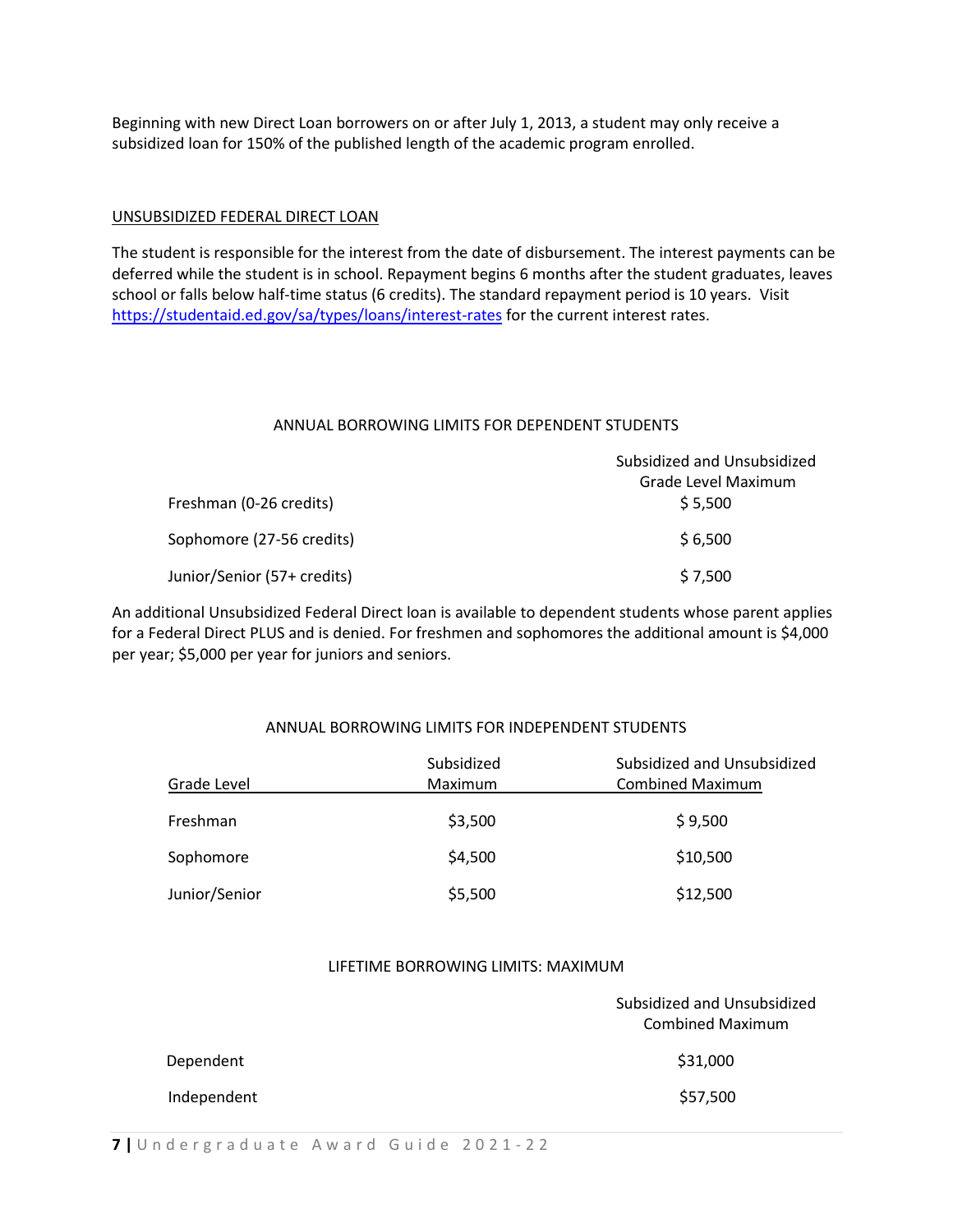## *Tips on Borrowing*

Your award notification lists the maximum amount you are eligible to borrow. Borrow only what you need to cover your educational and living expenses for the academic year. If you choose to borrow less than the amount you are offered, you must notify the Student Financial Services, in writing, of the amount you wish to borrow.

Please remember to:

- Set a realistic budget and stick to it.
- Exhaust all alternatives before borrowing.
- Borrow what you need for the year, not the semester.
- Understand your rights and responsibilities as a loan borrower.
- Keep records of all correspondence with your loan servicer.
- Contact your loan servicer about your options if you cannot make a payment.

#### **STUDENT WORK OPPORTUNITIES**

#### FEDERAL WORK-STUDY (FWS)

FWS provides students with the opportunity to earn wages through on-campus and off-campus employment. An FWS award represents the maximum amount a student may earn during the academic year. The maximum FWS award is \$2,000. For consideration, students must meet the priority filing deadline. FWS award amounts are NOT deducted from the student's bill. Instead, students receive biweekly paychecks for hours worked. Earnings do not have to be repaid but they are considered taxable.

Hourly wages begin at minimum wage (\$11.00 per hour effective 1/1/2020). Students typically work between 8 and 10 hours per week although students are permitted to work up to 20 hours per week during the academic year. There are some limits on the number and type of job students can work.

Jobs are not assigned to students and on-campus positions are limited, thus Goucher does not guarantee jobs on campus. Students are encouraged to attend the annual Student Job Fair held at the beginning of the fall semester to assist with finding employment opportunities. For additional information about on-campus jobs, visit the web page for the Career Education Office (CEO): [https://www.goucher.edu/career-education-office/.](https://www.goucher.edu/career-education-office/)

#### OTHER WORK OPPORTUNITIES

Students may work on campus regardless of their eligibility for Federal Work-Study. The Career Education Office (CEO) has a website that serves as the central source for all student employment opportunities available at [https://www.goucher.edu/career-education-office/.](https://www.goucher.edu/career-education-office/)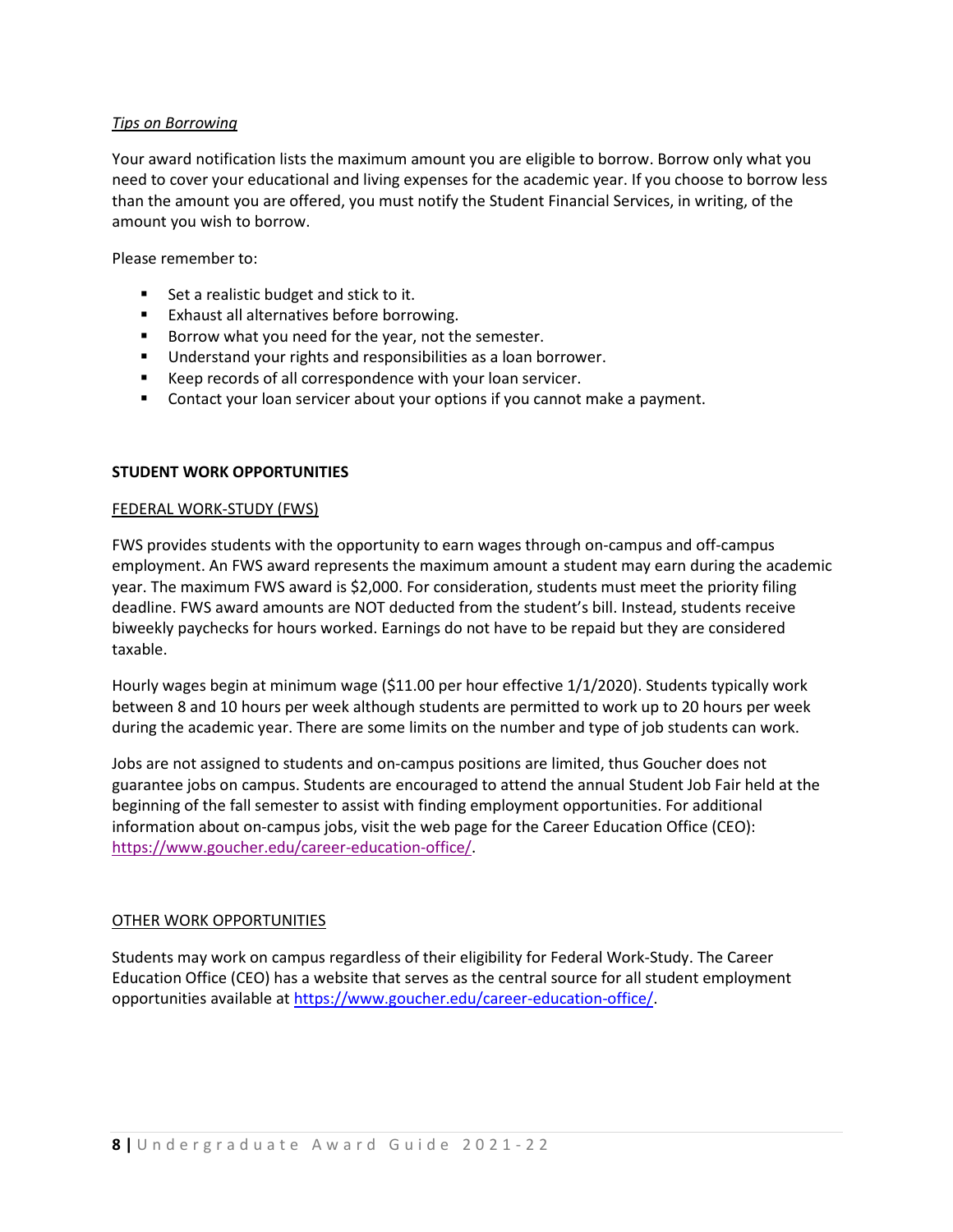## **OUTSIDE SCHOLARSHIPS**

Outside scholarships provide an additional source of funding for students. Students are encouraged to research and apply for outside sources of funding. Begin by contacting your high school, civic, professional or religious organizations to which you or a parent may belong. Goucher has an outside [scholarships web page](http://www.goucher.edu/financial-aid/types-of-financial-aid/outside-scholarships) with helpful suggestions on researching private outside scholarships, and which also includes a spreadsheet of scholarship opportunities.

Students should never pay a fee for a scholarship search. If in doubt about the integrity of an agency, check it out first with the Better Business Bureau. There are a variety of free scholarship search engines which provide reliable and accurate information, including but not limited to the College Board's Scholarship Search [\(https://bigfuture.collegeboard.org/scholarship-search\)](https://bigfuture.collegeboard.org/scholarship-search), Fast Web Scholarship Search [\(www.fastweb.com](http://www.fastweb.com/)), the U.S. Department of Education's Federal Student Aid on the Web [\(https://studentaid.gov/understand-aid/types/scholarships\)](https://studentaid.gov/understand-aid/types/scholarships).

Students must report all outside scholarships that you expect to receive to the Student Financial Services when you become aware of them. New students may report outside scholarships by e-mail to [finaid@goucher.edu.](mailto:finaid@goucher.edu) Expected or returning students should report outside scholarships using the online [form linked from our forms page.](http://www.goucher.edu/financial-aid/forms-and-resources/forms) Your financial aid award will be reviewed and may be adjusted according to institutional policies and federal regulations. You will be notified of any adjustments. Total financial aid, including outside scholarships, cannot exceed the COA.

Outside scholarships include (but are not limited to): tuition waivers/remission, other employer tuition benefits, merit-based state (non-Maryland) scholarships, and scholarships from private organizations. ROTC and Tuition Exchange are not considered outside scholarships. (Receipt of ROTC or Tuition Exchange will result in a direct reduction of the Goucher Grant.)

## **AWARD NOTIFICATION**

## FINANCIAL AID AWARD

Most newly-admitted students will receive their initial financial aid award letter at the time of admission or within 2 weeks of receiving their official admit letter from Admissions. If additional documents are required, they will need to be submitted in order to finalize the estimated aid.

Prospective students may be able to review financial aid information on the Admissions and Financial Aid Status portal[: https://apply.goucher.edu/account.](https://apply.goucher.edu/account)

Returning undergraduates who have submitted their FAFSA and all required documents by mid-May will receive an email notification that their financial aid award for the upcoming academic year is available to view on Net Partner. All students are notified via email when a revision to the financial aid award has occurred.

Initial awards are based on the assumption of full-time enrollment for the fall and spring semesters. In addition the housing status (as answered on the FAFSA) is used to determine the COA. The amount and type of aid offered is based on financial need and the availability of funds. Priority consideration for institutional funds and Federal Work-Study is given to students who file the FAFSA by the priority filing date.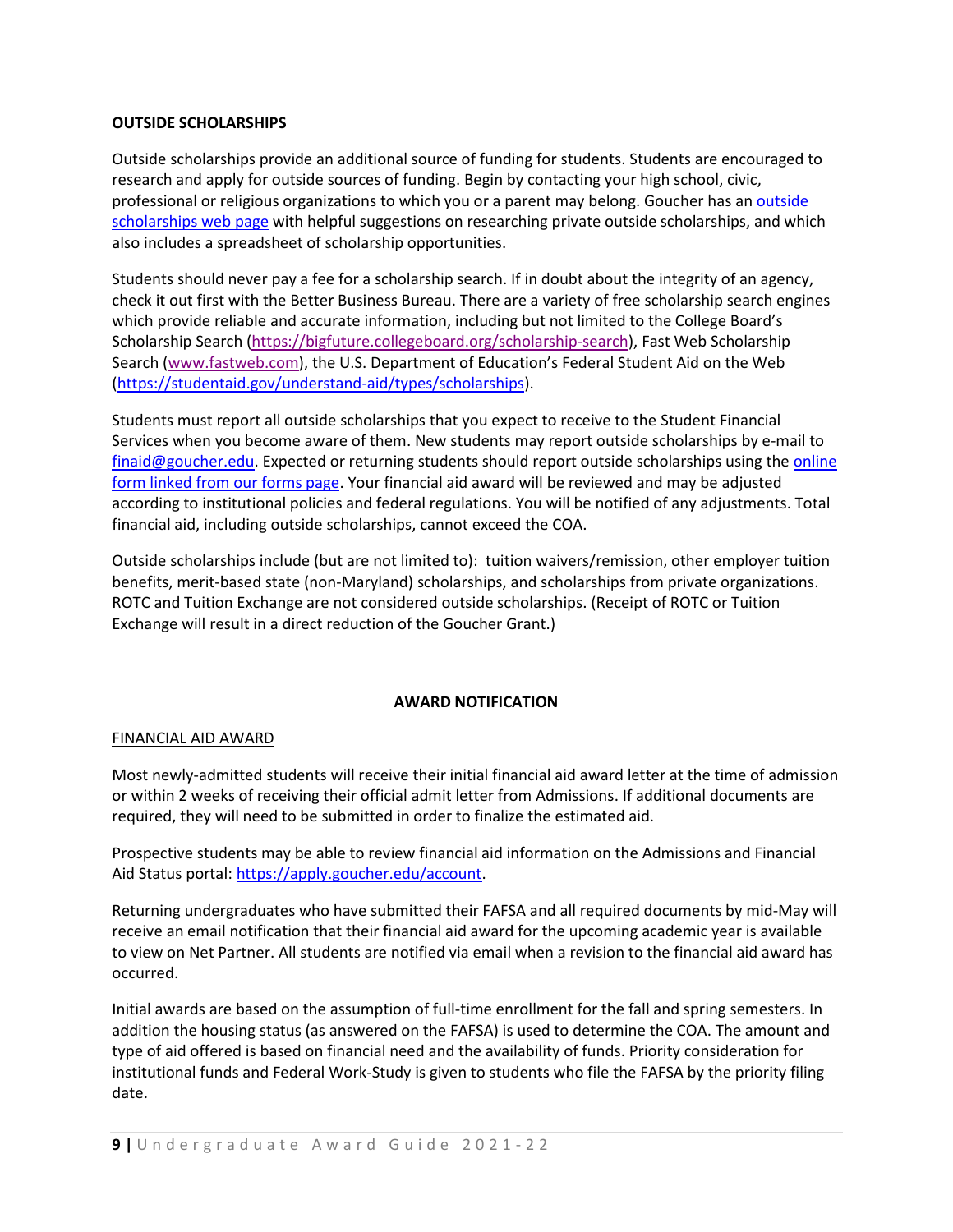## NET PARTNER – GOUCHER'S ONLINE FINANCIAL AID PORTAL

Returning students and new students who have deposited and declared intent to enroll may track the status of their financial aid documents, review their financial aid award, view any messages associated with their award, and accept or decline financial aid online through Goucher's Net Partner website, [www.goucher.edu/net-partner/.](http://www.goucher.edu/net-partner/) All first-time users must create a password using the first-time users link. After a password has been created, users will be prompted to enter the assigned Goucher ID and password.

#### **ADDITIONAL FINANCIAL ASSISTANCE/FINANCING OPTIONS**

Even with our best efforts, families sometimes need additional financial support. To calculate your estimated payment, you may access the undergraduate cost calculator located at [www.goucher.edu/billing.](http://www.goucher.edu/billing)

#### FEDERAL DIRECT PLUS LOAN

Parents of dependent students enrolled at least half-time are eligible for Federal Direct PLUS Loans. Parent(s) may borrow the full COA minus any financial aid annually.

In order to comply with Social Security Administration data matches, the FAFSA must be completed to process a Federal Direct PLUS Loan application. Parents must also apply online every year by logging in at studentloans.gov. Please se[e our tip sheet located on the financial aid forms page.](http://www.goucher.edu/financial-aid/financial-aid-forms)

The Federal Direct PLUS Loan fixed interest rates (subject to change by Congress) have varied between 5.3% and 7.9% in recent years. Current information on interest rates may be found at [https://studentaid.ed.gov/sa/types/loans/interest-rates.](https://studentaid.ed.gov/sa/types/loans/interest-rates) Eligibility is determined by credit history. The credit check is valid for only 180 days; therefore we recommend waiting until June to apply if you wish to borrow for the academic year beginning with the fall term. We also recommend applying for the full academic year rather than by semester. Loan funds are disbursed directly to the student account. A loan origination fee (subject to change by Congress) is deducted from the loan prior to disbursement. Current information on loan fees may be found at [https://studentaid.ed.gov/sa/types/loans/interest-rates.](https://studentaid.ed.gov/sa/types/loans/interest-rates)

The borrower is responsible for the interest that begins accruing 10 days after the date of the first disbursement. Repayment of principal begins no later than 60 days after the loan is fully disbursed unless the parent borrower has requested a deferral. Deferrals may be requested during the period the student on whose behalf the loan was borrowed is enrolled at least half-time. Deferrals may also be requested during the six month period beginning on the day after the student is no longer enrolled at least half-time. If a parent is denied a Federal Direct PLUS loan due to an adverse credit history, the parent may appeal the denial with the Federal Direct Loan Origination Center or reapply with a creditworthy endorser. Additional information may be found at [http://studentaid.ed.gov/types/loans/plus.](http://studentaid.ed.gov/types/loans/plus)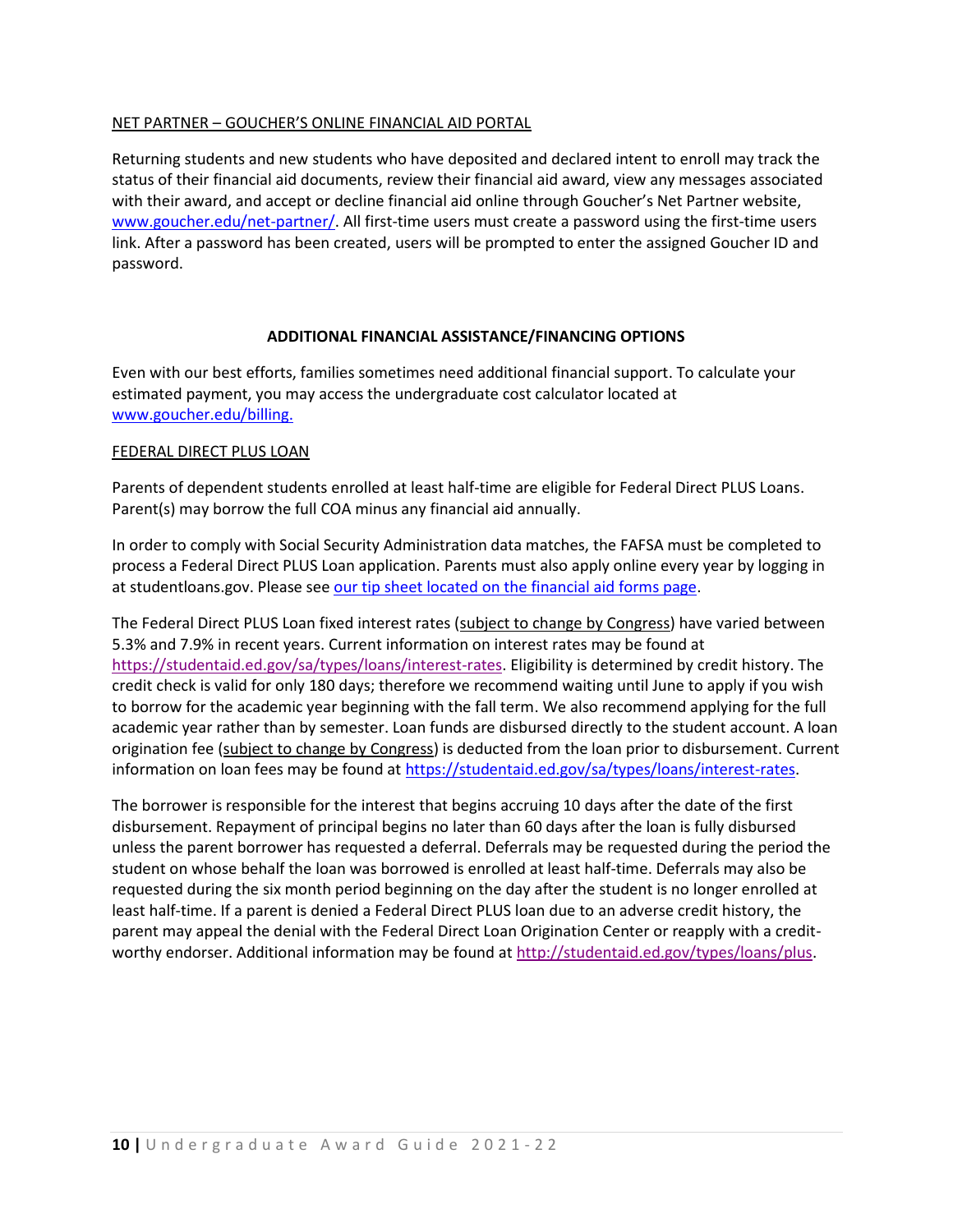#### PRIVATE EDUCATIONAL LOANS

Students may borrow funds up to the COA minus financial aid (including outside resources) through a private educational loan. Private educational loans, offered by banks, savings and loans, and credit unions, are not federally guaranteed. They are typically the most expensive borrowing option and therefore, should only be considered after eligibility for all federal student and PLUS Loan options have been determined. Most students will need a credit-worthy co-signer to obtain a private educational loan. All private educational loans are divided into equal disbursements for each semester.

The interest rate, terms, and repayment options of these private educational loans vary according to the lender. For this reason, students are encouraged to thoroughly research private educational loans and clearly understand the terms of the loan prior to borrowing. Additional information may be found at [http://www.goucher.edu/financial-aid/loans.](http://www.goucher.edu/financial-aid/loans)

Many states have their own private educational loan programs. We recommend that students and parents check with their state higher education agencies about the availability of loans in these states.

## MONTHLY PAYMENT PLAN

Tuition payment plans are available. For more information, visit the billing office's web page: [https://www.goucher.edu/billing/payment-options.](https://www.goucher.edu/billing/payment-options) For questions about payment plan options, you may contact the billing office directly: [billing@goucher.edu,](mailto:billing@goucher.edu) 410-337-6022.

#### **RECEIVING YOUR AID**

#### GRANTS, SCHOLARSHIPS, AND LOANS

Grants, scholarships and loan funds disburse directly to your student account after the drop deadline for each semester if you have accepted the awards on Net Partner, are enrolled in the required number of credits and all required forms have been received and processed. Financial aid awards are revised after the end of the drop period for students who are no longer enrolled full-time. Outside scholarships and resources will be applied to the student account upon receipt of the check or electronic funds transfer (EFT) to Goucher.

#### FEDERAL WORK-STUDY (FWS) AWARDS

FWS does not disburse to your student account. Students are paid biweekly for the hours worked.

#### STATEMENT OF ACCOUNT

The Billing Office provides online access only to students' billing statements, as paper statements are not issued. Students and their authorized billing parties will be emailed each month that their current billing statement is available online, unless there is a zero balance. Parent(s) and other billing parties will be emailed notification when a new billing statement is available for viewing if their student has granted them access to their E-billing. Students can grant access through their myGoucher account. For more information on E-Billing, granting access, and online payments visit the Billing website at [http://www.goucher.edu/billing/e-billing-and-online-payments.](http://www.goucher.edu/billing/e-billing-and-online-payments)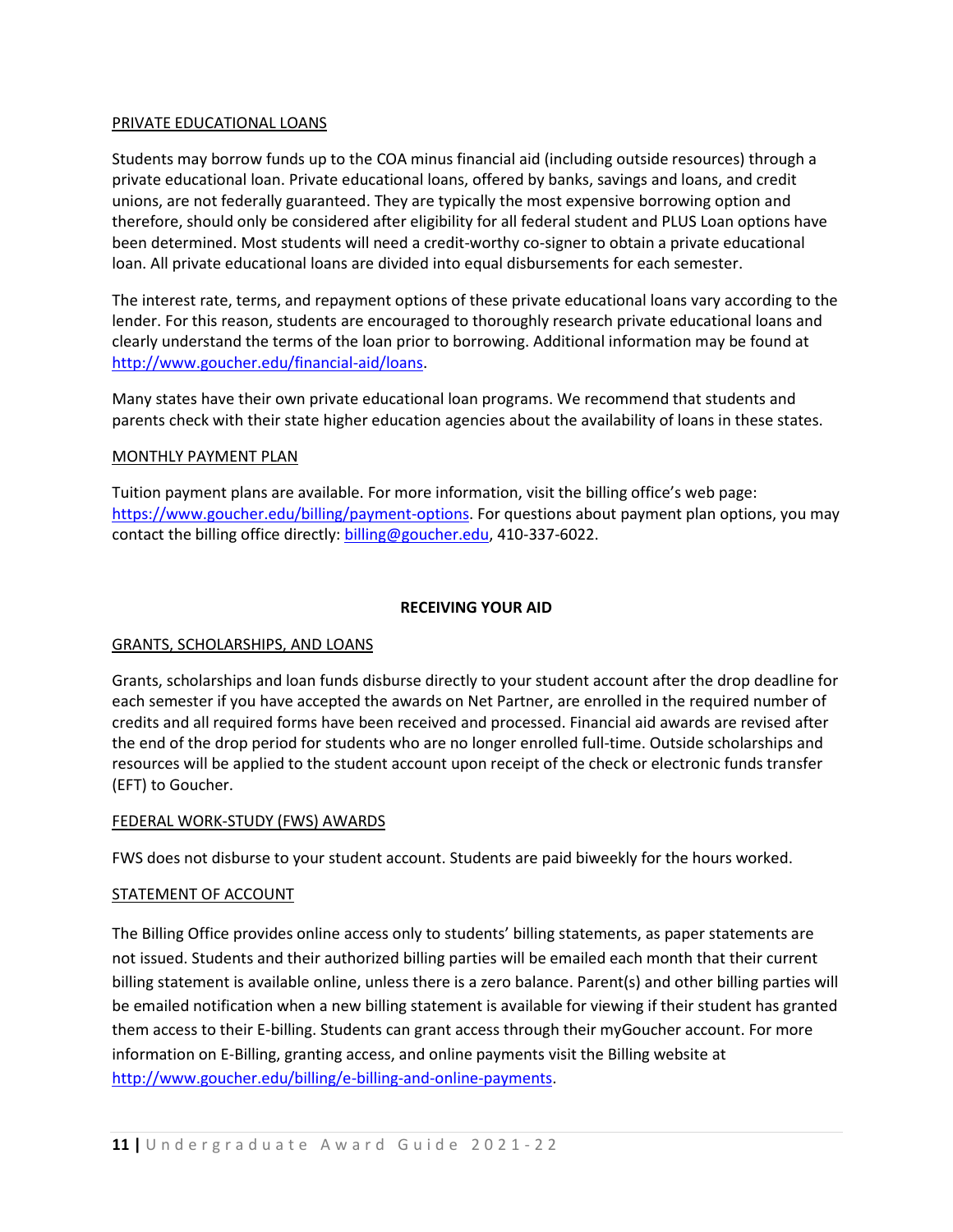The first statement of account for each semester will display financial aid applied to your student account as *anticipated aid*. Anticipated aid is replaced with actual financial aid at the beginning of each semester if the awarded aid has been accepted on Net Partner and all required financial aid documents have been received and processed. Private scholarships, tuition benefits, and other aid from outside sources, are applied to the student account upon receipt of a check or electronic funds transfers (EFT). Fall semester statements are available in early July with a payment due date of early August (see statement for specific dates). Spring semester statements are available in early December with a payment due date of early January (see statement for specific dates). Detailed billing information is available on the billing website. Specific billing questions should be emailed to [billing@goucher.edu.](mailto:billing@goucher.edu)

## REMAINING CHARGES AND FINANCIAL AID REFUNDS

Any remaining charges after all financial aid is applied must be paid by the billing statement due date. The Billing Office can send a refund to students or parents (if credit is the result of a PLUS disbursement) after the add/drop period when the account has a credit balance and upon completion of a refund request form, available at [www.goucher.edu/billing.](http://www.goucher.edu/billing) Refunds may also be applied to the Goucher One Card.

## **RETAINING YOUR FINANCIAL AID AWARDS**

## MAINTAINING REQUIRED ENROLLMENT

To retain each type of award, you must maintain enrollment for the required number of credits with regular or pass/fail grading options through the end of the add/drop period. Dropped, audited, waitlisted, and retroactively dropped courses cannot be counted toward required enrollment.

**Only credits that are required for your degree will be eligible for financial aid.** If you are taking optional courses for personal enrichment, then they are not counted in your enrollment status for determining financial aid eligibility. This is a federal regulation, and not a Goucher policy.

To be eligible for the FSEOG, FWS, Goucher Grant, Goucher Endowed Scholarships, Sellinger Grant, MD Rawlings Educational Assistance Grant, MD Rawlings Guaranteed Access Grant, MD Senatorial Scholarship\*, and MD Delegate Scholarship\* you must be enrolled full-time (12 credits). The minimum enrollment required for the MD Part-Time Grant, Federal Direct Loans, Federal Perkins Loan, and Federal Direct PLUS Loan is 6 credits.

\* The Maryland Senatorial and Delegate Scholarships may be received for part-time enrollment (6-11 credits) with special permission from the Maryland Higher Education Commission (MHEC).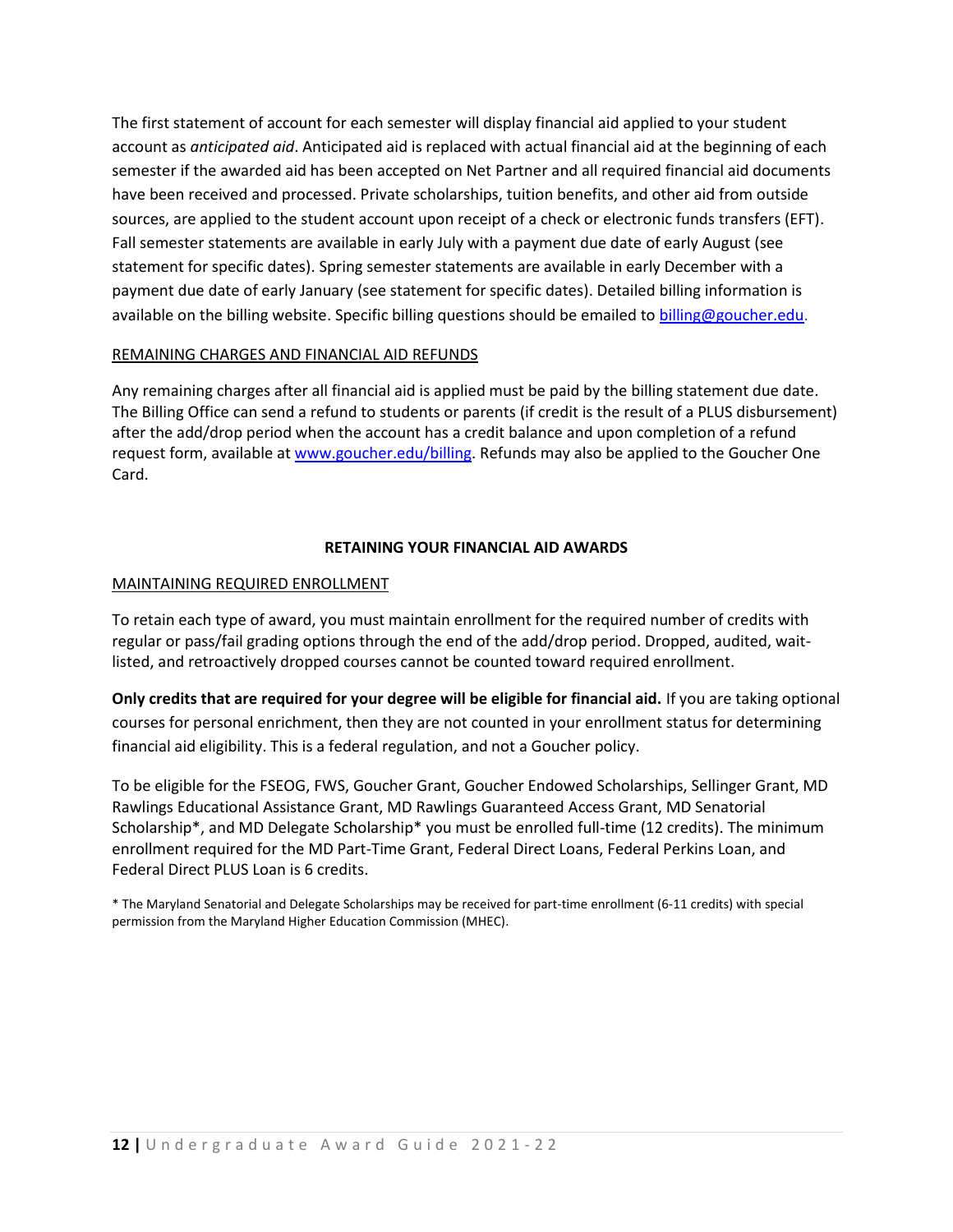The following awards are prorated for part-time enrollment:

| Award                      | <b>Required Enrollment</b><br>(credits) | <b>Percentage of Award</b> |
|----------------------------|-----------------------------------------|----------------------------|
|                            | $12+$                                   | 100%                       |
| <b>Federal Pell Grant</b>  | $9 - 11$                                | 75%                        |
| <b>Federal TEACH Grant</b> | $6 - 8$                                 | 50%                        |
|                            | 1-5                                     | 25%                        |

## SECOND SEVEN WEEKS CLASSES

If full-time enrollment is dependent on courses registered in the second seven weeks, loan funds will not be disbursed until after the start of that session. If for any reason courses are dropped, aid for the entire semester will be adjusted. More information about policies regarding enrollment in second seven week courses may be found in the Return to Title IV Policy on the web at [www.goucher.edu/financialaid.](https://www.goucher.edu/financial-aid/)

## WITHDRAWING, DROPPING, CANCELING, OR AUDITING CLASSES

It is extremely important that you speak with the Student Financial Services before reducing your enrollment or changing your course-grading options to audit. Your awards will be canceled or reduced if you fail to maintain the required enrollment. Courses that are audited, canceled, dropped, or retroactively dropped do not count toward required enrollment levels.

## RETURN OF TITLE IV FUNDS

When a student withdraws, drops out, is dismissed or suspended, or takes a leave of absence before completing over 60% of the semester, Goucher must determine the withdrawal date and the amount the Federal Title IV aid the student earned, which includes the amounts that were or could have been disbursed. Federal work study is not included in the amount of Federal Title IV aid earned. The institution is responsible for returning unearned funds to Federal Title IV programs. Note that the student may owe a debit balance to the institution when Title IV funds are returned. The complete Return to Title IV policy is available on the web at [https://www.goucher.edu/financial](https://www.goucher.edu/financial-aid/policies/return-of-federal-title-iv-funds)[aid/policies/return-of-federal-title-iv-funds.](https://www.goucher.edu/financial-aid/policies/return-of-federal-title-iv-funds)

## SATISFACTORY ACADEMIC PROGRESS (SAP)

Students must maintain SAP in order to be eligible for student financial aid. The SAP policy defines minimum standards for grade point average, ratio of completed credits to attempted credits, and maximum time frame for completing a degree. SAP is reviewed at the end of each semester. Students who are not meeting SAP standards are notified in writing. The complete SAP policy is published in the *Academic Catalogue* or online a[t http://www.goucher.edu/financial-aid/satisfactory-academic-progress](http://www.goucher.edu/financial-aid/satisfactory-academic-progress-policy)[policy.](http://www.goucher.edu/financial-aid/satisfactory-academic-progress-policy)

## ANNUAL REAPPLICATION REQUIREMENT

Students must reapply for federal, state, and institutional need-based financial aid annually by completing the FAFSA. The priority filing date for returning undergraduate students is March  $1<sup>st</sup>$ .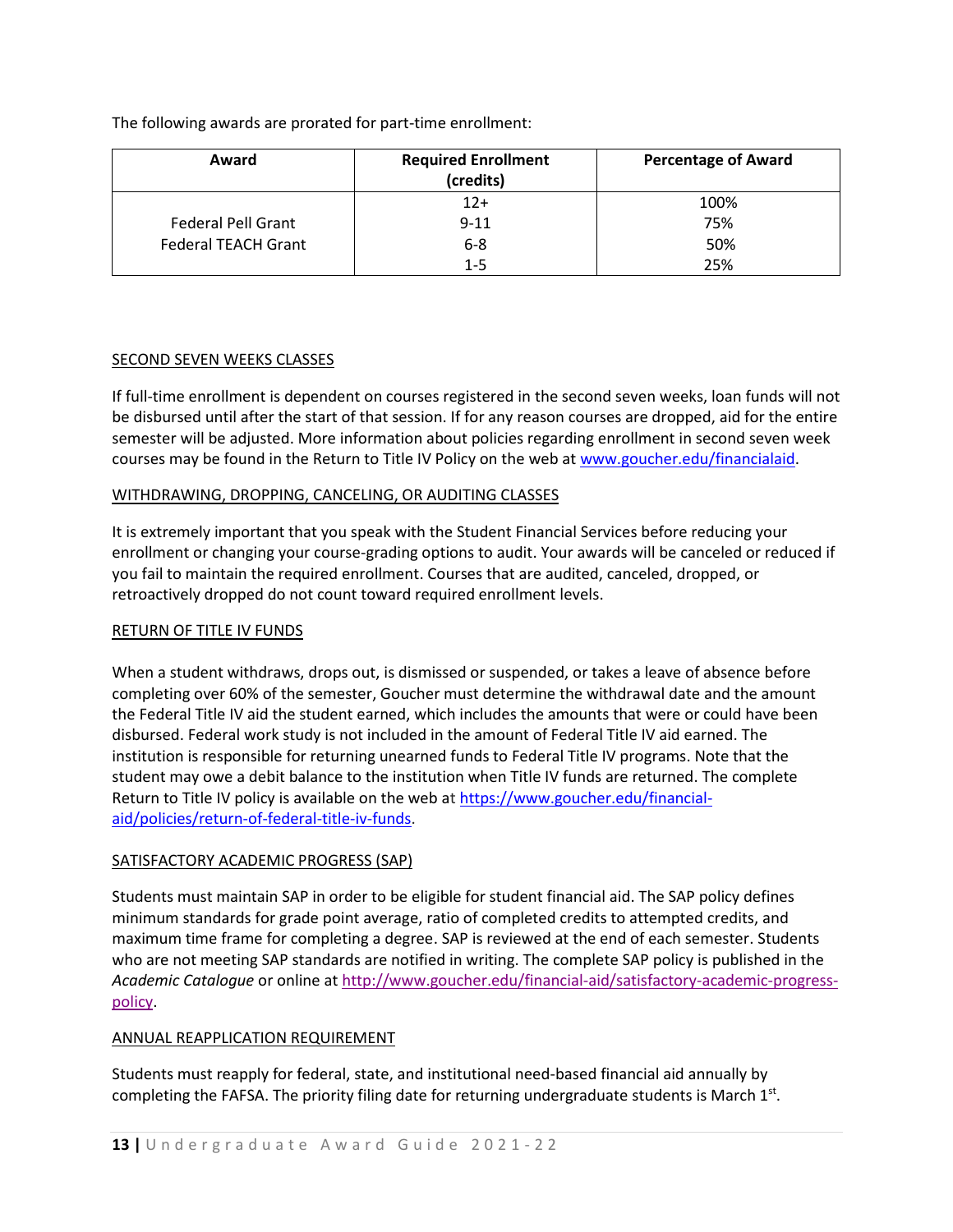### ALL AWARDS ARE SUBJECT TO CHANGE

All need-based financial aid awards are subject to change. The most common reasons for aid adjustments are enrollment changes and overawards due to receipt of aid from outside sources. Awards may also be adjusted based on verification, receipt of additional financial information, and failure to complete additional requirements, maintain degree-seeking status, make satisfactory academic progress, or comply with other federal or institutional aid regulations. Merit-based scholarships may be reduced or canceled for failure to maintain good academic standing or (if applicable) the required GPA.

#### **SPECIAL ENROLLMENT OPTIONS**

#### ONE-SEMESTER ATTENDANCE

Eligibility for aid must be re-evaluated if you will attend Goucher for only one semester of an academic year due to graduation, LOA or other reasons. Please notify us as soon as possible so the office can promptly make any required adjustments to your financial aid award.

#### PERMISSION TO ENROLL AT ANOTHER INSTITUTION

It may be possible to take courses at another institution while receiving financial aid from Goucher. In order to qualify, you must have approval from your academic adviser. To apply, complete a Consortium Agreement, available from the Student Financial Services. The Consortium Agreement must be signed by the host school and Goucher's Registrar before it can be submitted to the Student Financial Services. If your request is approved, we will disburse limited aid to your account and you will be responsible for paying the tuition at the other school.